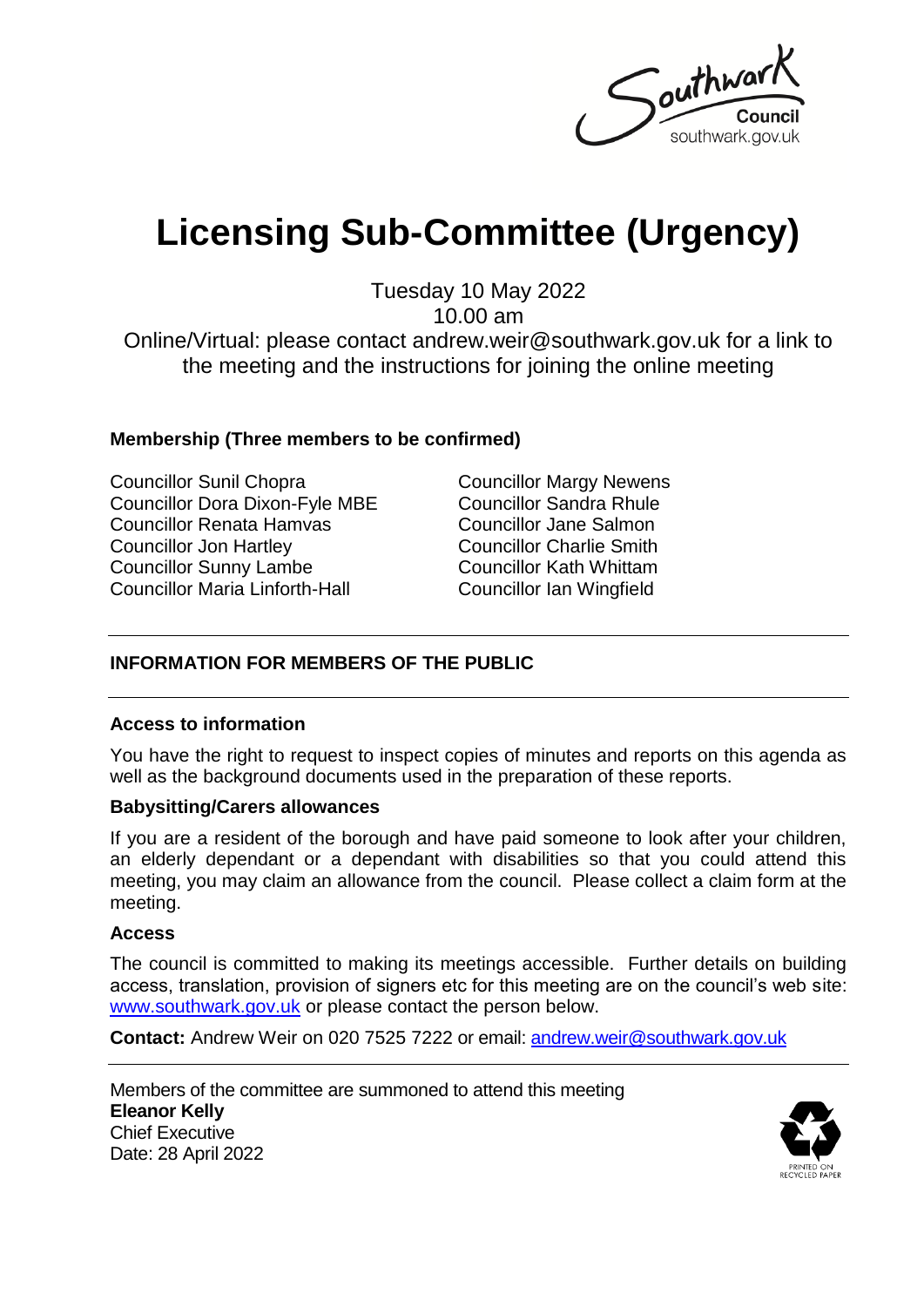Southwark southwark.gov.uk

## **Licensing Sub-Committee (Urgency)**

Tuesday 10 May 2022 10.00 am

Online/Virtual: please contact andrew.weir@southwark.gov.uk for a link to the meeting and the instructions for joining the online meeting

### **Order of Business**

**Item No. Title Page No.**

#### **PART A - OPEN BUSINESS**

#### **1. ELECTION OF CHAIR**

To elect a chair for this meeting.

#### **2. APOLOGIES**

To receive any apologies for absence.

#### **3. CONFIRMATION OF VOTING MEMBERS**

A representative of each political group will confirm the voting members of the committee.

#### **4. NOTIFICATION OF ANY ITEMS OF BUSINESS WHICH THE CHAIR DEEMS URGENT**

In special circumstances, an item of business may be added to an agenda within five clear days of the meeting.

#### **5. DISCLOSURE OF INTERESTS AND DISPENSATIONS**

Members to declare any interests and dispensation in respect of any item of business to be considered at this meeting.

#### **6. LICENSING ACT 2003: CHILL OUT RESTAURANT AND BAR - ARCH 148, EAGLE YARD, HAMPTON STREET, LONDON SE1 6SP**  $1 - 75$